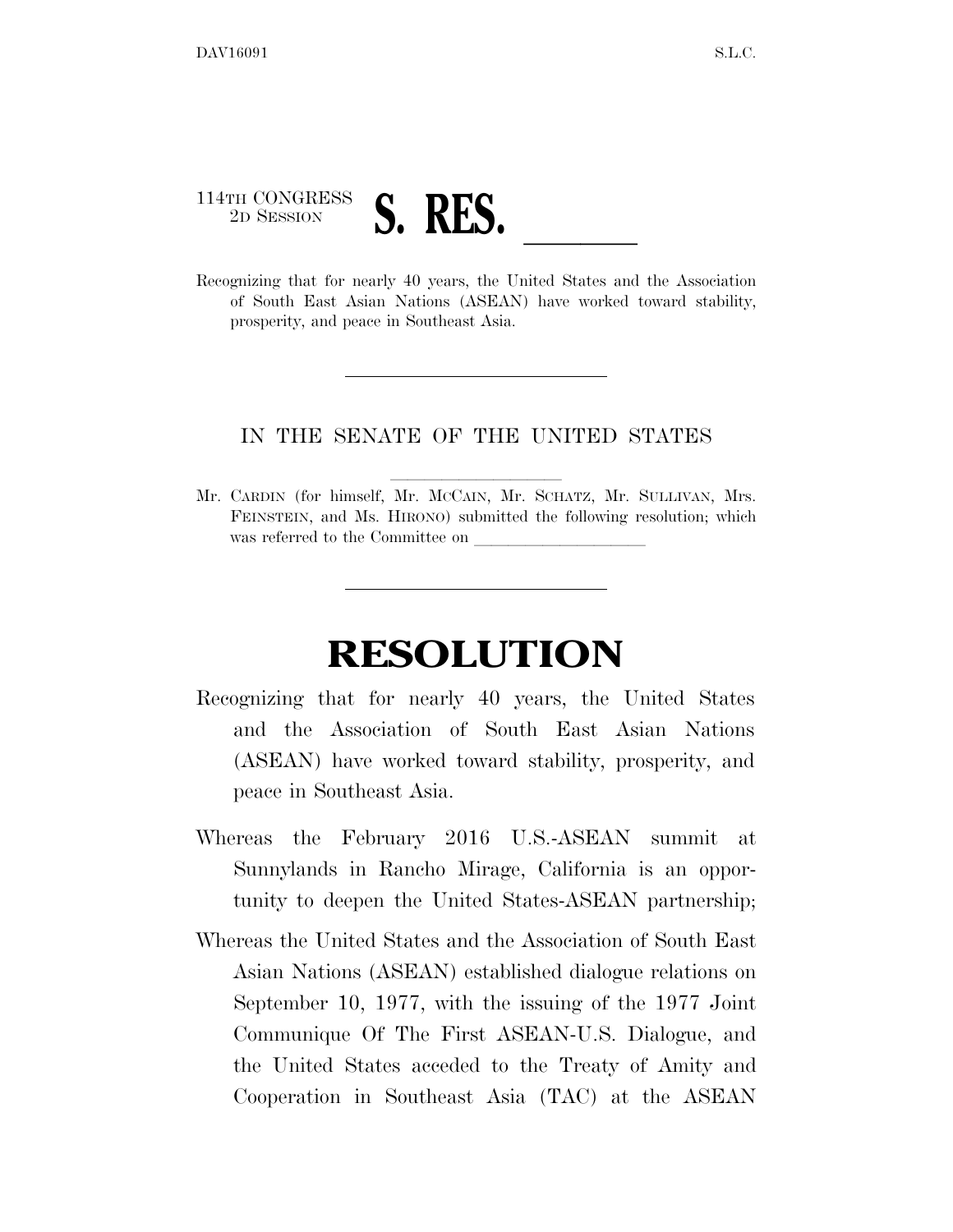2

Post Ministerial Conference Session with the United States in Thailand on July 22, 2009;

- Whereas the United States was the first non-ASEAN country to appoint an ambassador to ASEAN on April 29, 2008, and the first dialogue partner to establish a permanent mission to ASEAN in 2010;
- Whereas the United States has supported efforts to strengthen the ASEAN Secretariat and expand its role in providing greater coordination between and enhancing the effectiveness of regional institutions;
- Whereas the first-ever U.S.-ASEAN Defense Forum was held on April 1, 2014, in Honolulu, Hawaii, further deepening ties on the challenges to security, peace, and prosperity in the region, and on November 21, 2015, the United States and ASEAN elevated their relationship to the ASEAN-U.S. Strategic Partnership in Kuala Lumpur, Malaysia at the 3rd U.S.-ASEAN summit;
- Whereas the Governments and people of the United States and ASEAN can help realize their common vision of a peaceful, prosperous, rules-based Asia-Pacific region that offers security, opportunity, and dignity to all of its citizens;
- Whereas ASEAN is the 7th largest economy in the world, at \$2,400,000,000,000, representing the United States' 4th largest export market with total-two way trade in goods and services reaching \$254,000,000,000 and accounting for more than 500,000 jobs in the United States, and it represents a diverse group of nations and dynamic economies with an expanding workforce, a growing middle class, and a diverse set of skills, cultures, and resources;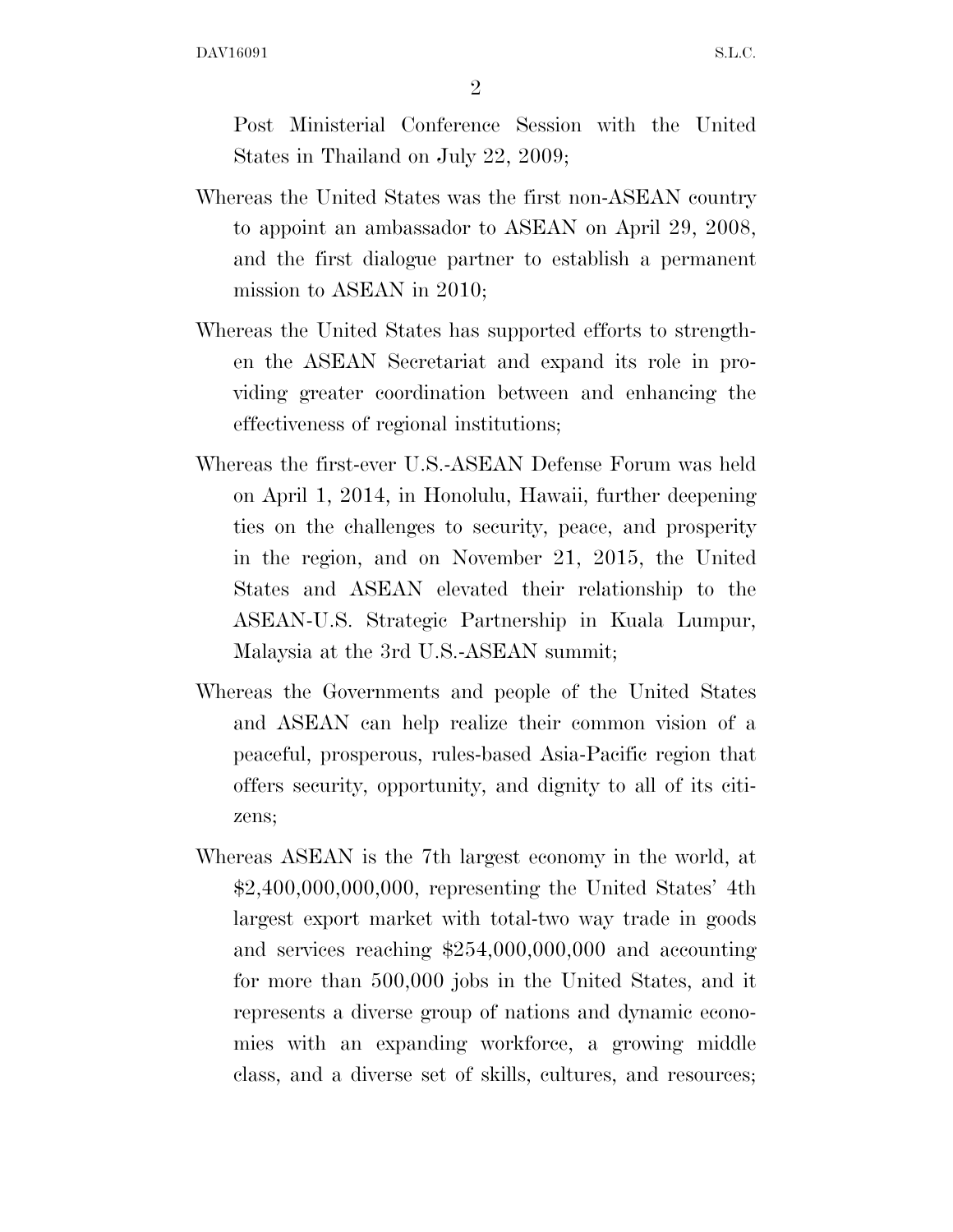- Whereas ASEAN is home to critical global sea lanes located at the center of the world's strongest economic growth area, with \$5,300,000,000,000 of global trade and more than half of total shipped tonnage transiting through ASEAN's sea lanes each year;
- Whereas the United States has a national interest in freedom of navigation and overflight, open access to Asia's maritime commons, and respect for international law in the South China Sea;
- Whereas the South China Sea represents a critical international waterway not just for the region but the entire world;
- Whereas the United States does not take sides on the competing territorial disputes, but believes claimants should pursue their territorial claims without resort to coercion, and through collaborative diplomacy, including international arbitration, and in accordance international law and institutions;
- Whereas the United States opposes all claims in the maritime domain that impinge on the rights, freedoms, and lawful use of the sea that belongs to all nations and upholds the principles that territorial and maritime claims, including territorial waters or territorial seas, must be derived from land features and otherwise comport with international law;
- Whereas the United States supports the Philippines' decision to use arbitration under the United Nations Convention on the Law of the Sea (UNCLOS), done at Montego Bay December 10, 1982, to peacefully and lawfully address competing territorial claims;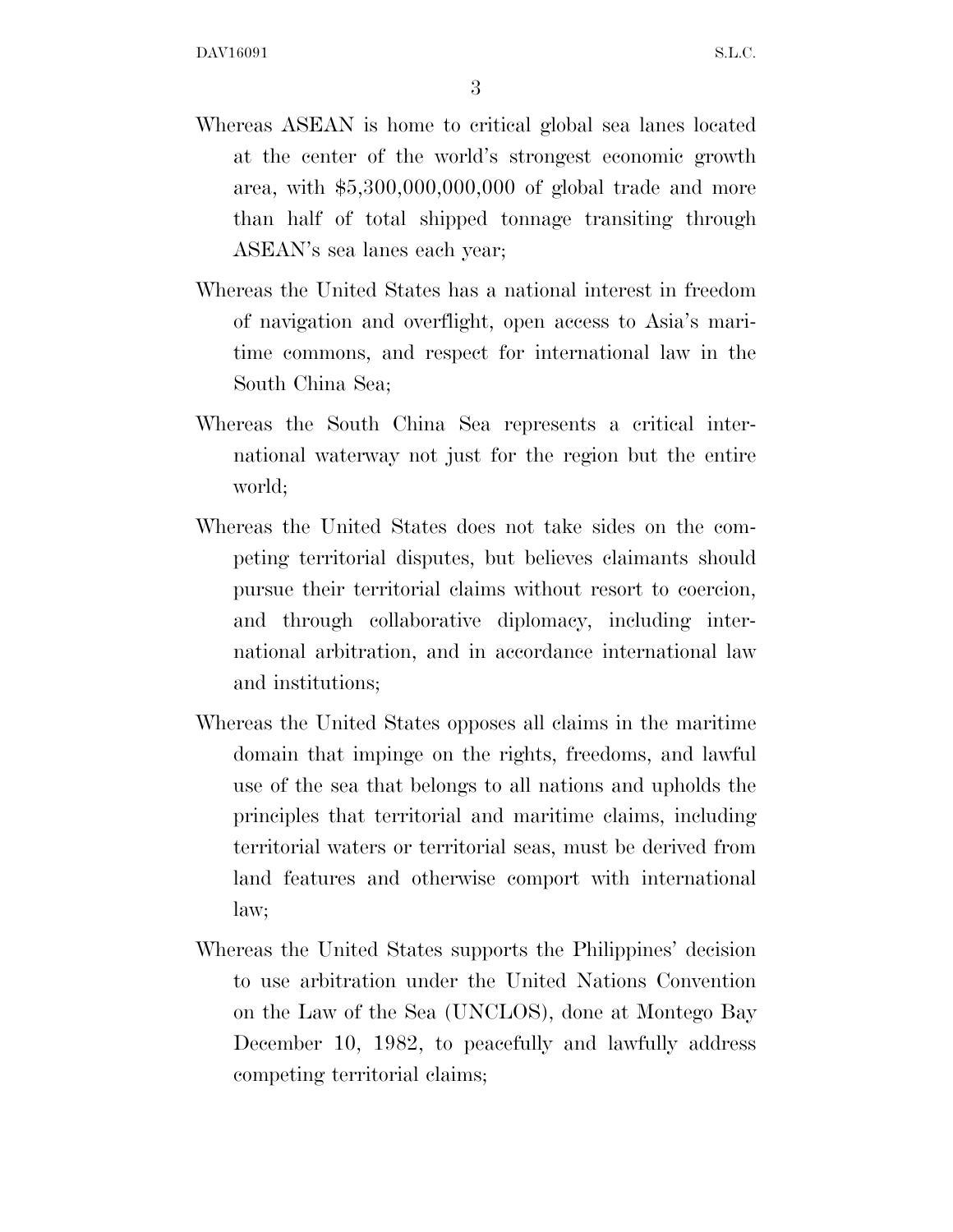4

- Whereas the Declaration on the Conduct of Parties in the South China Sea (DOC) was signed by all members of ASEAN and the People's Republic of China on November 4, 2002, and the United States supports efforts by ASEAN and the People's Republic of China to develop an effective Code of Conduct (COC), encourages claimants not to undertake new or unilateral attempts to change the status quo since the signing of the 2002 Declaration of Conduct, including reclamation activities or asserting administrative measures or controls in disputed areas in the South China Sea; and supports efforts to fully and effectively implement the Declaration of Conduct in its entirety and to work toward the expeditious conclusion of an effective Code of Conduct;
- Whereas the United States has invested significantly in maritime security capacity building with allies and partners in ASEAN to respond to threats in waters off their coasts and to provide maritime security more broadly across the region;
- Whereas the United States, as a longstanding Asia-Pacific power, will maintain and exercise freedom of operations in the international waters and airspace in the Asia-Pacific maritime domains, which are critical to the prosperity, stability, and security of ASEAN and the entire Asia-Pacific region;
- Whereas ASEAN is a partner to the United States on key transnational challenges, such as terrorism, violent extremism, climate change, environmental degradation and pollution, energy, infectious diseases, disarmament, proliferation of weapons of mass destruction, cybersecurity, trafficking in persons, illicit trafficking of wildlife and timber and illegal, unregulated, and unreported fishing;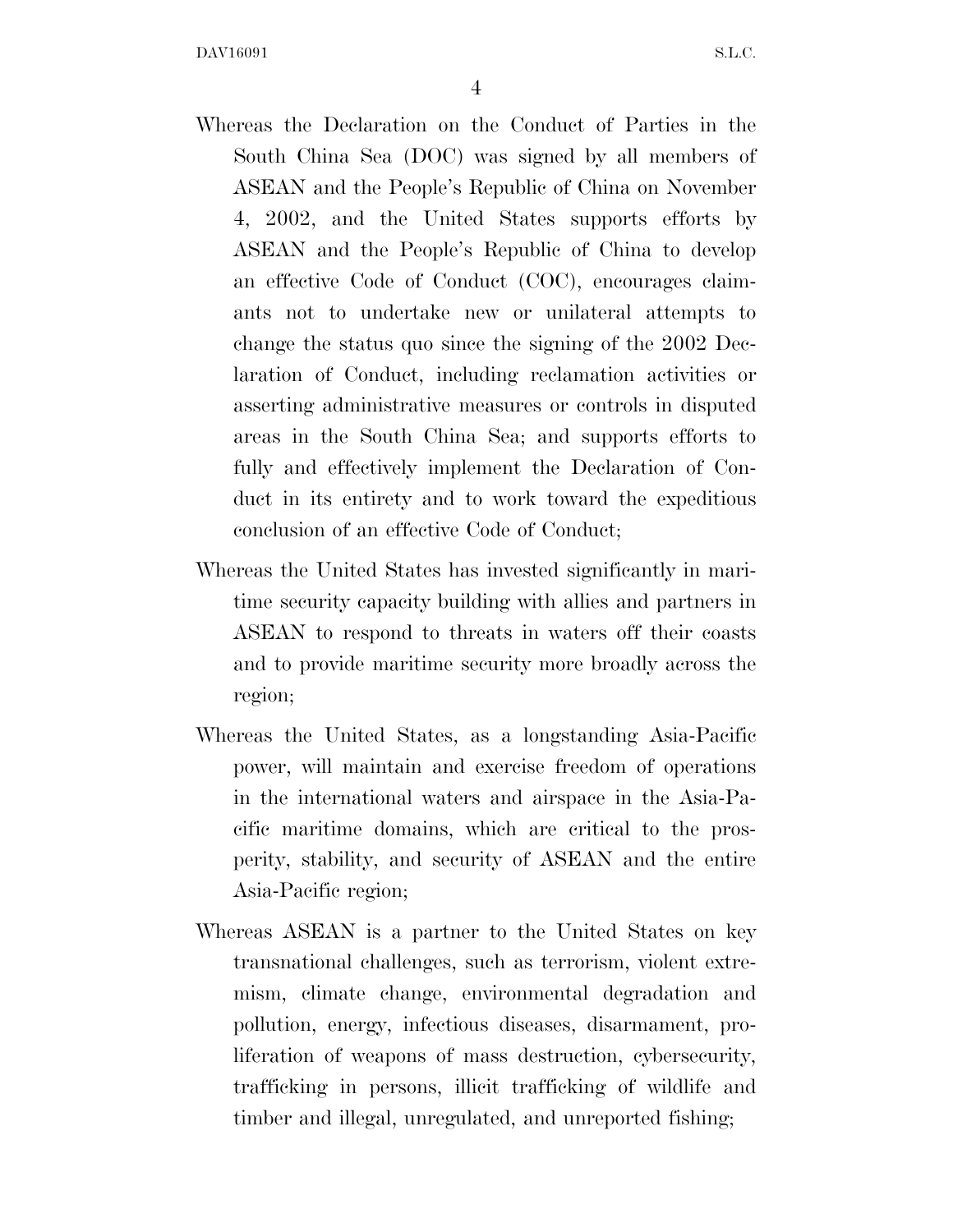- Whereas the United States, ASEAN, and other Dialogue Partners, through the 2015 East Asia Summit, adopted a statement on transnational cyber issues, emphasizing the importance of regional cooperation to improve the security and stability of cyber networks which sets an important precedent for strengthening practical cooperation, risk reduction, and confidence building in cyberspace;
- Whereas the 2015 East Asia Summit in Kuala Lumpur adopted a statement on countering violent extremism, where the United States, ASEAN, and other Dialogue Partner leaders sent a clear signal of the region's determination to tackle challenges posed by the Islamic State of Iraq and Syria and other violent extremist groups, and to respond to their efforts to spread their ideology of violence and terrorism;
- Whereas 2015 East Asia Summit leaders also adopted a statement on health security in responding to diseases with pandemic potential, which committed the region to improve health surveillance systems in each nation, and emphasized the importance of information sharing to promote early detention and response to potential pandemics;
- Whereas all members at the 2015 East Asia Summit adopted a statement on maritime cooperation, including preventing incidents at sea, illegal, unreported and unregulated fishing, irregular migration, piracy, and to collaborate on protecting the marine environment;
- Whereas changes in climatic conditions in the ASEAN region over the past four decades have resulted in major loss and damage throughout the ASEAN region with disproportionate impact on developing countries, with the experiences of Cyclone Nargis in Myanmar and Typhoon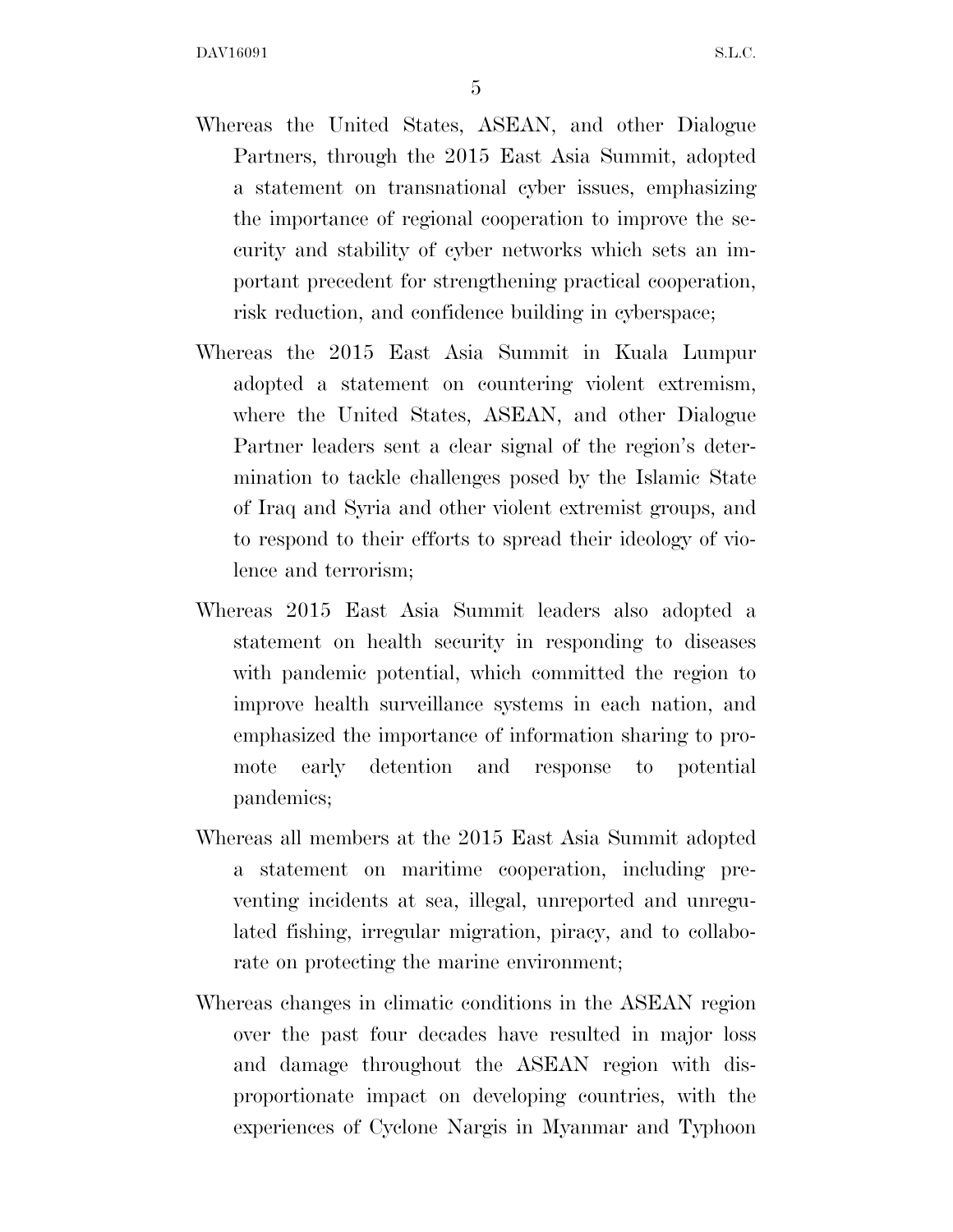6

Haiyan in the Philippines providing stark evidence of the destructive impacts on the region;

- Whereas conservation and sustainable management of forests throughout ASEAN play an important role in helping to mitigate changes in the climate, reduce the risks of extreme weather events and other climate-driven disasters, and provide sustainable economic livelihood opportunities for local communities;
- Whereas the United States will pursue initiatives that are consistent with broader sustainable development, including the achievement of food security and poverty alleviation throughout the ASEAN region, and build on cooperative efforts outlined at the 2014 ASEAN-U.S. Summit to further tackle this global challenge;
- Whereas ASEAN is the third-fastest growing economy in Asia after China and India, expanding by 30 percent since 2007 and exceeding the global growth average for the past 10 years;
- Whereas the ASEAN Economic Community aims to create one of the largest single market economies in the world, facilitating the free movement of goods, services, and professionals and a sense of economic community among its member states;
- Whereas the United States is the largest investor in Southeast Asia, almost \$190,000,000,000 in 2012, creating millions of jobs in the United States and in ASEAN Member States, while investment in the United States from Southeast Asia has increased more than from any other region in the past decade;
- Whereas the United States has helped ASEAN create a Single Window customs facilitation system that will help to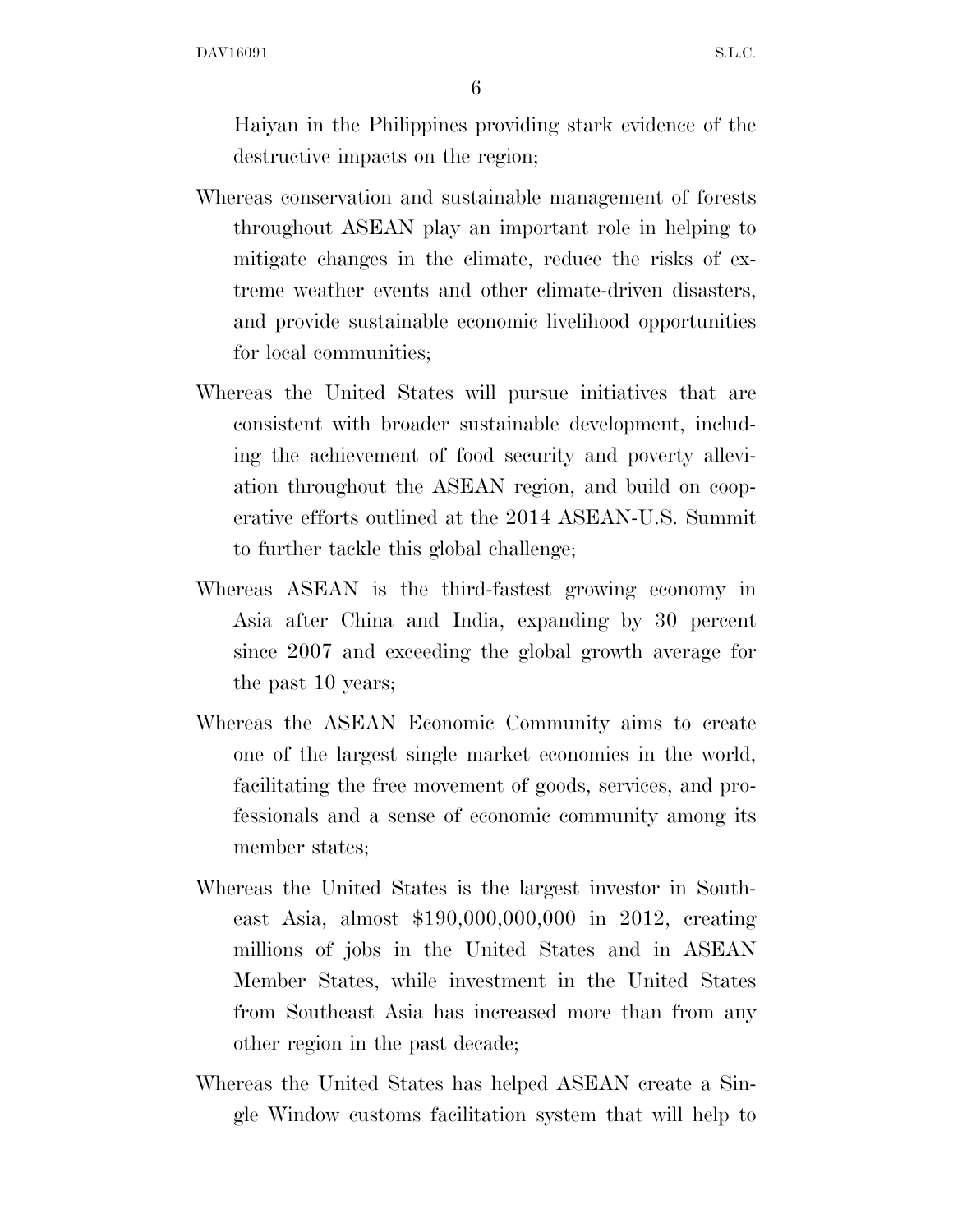7

expedite intra-ASEAN trade and make it easier for United States businesses to operate in the region;

- Whereas the U.S.-ASEAN Business Alliance for Competitive SMEs has already trained 3,500 small-medium enterprises, with nearly half of the individuals trained being young women entrepreneurs;
- Whereas United States-ASEAN development cooperation has focused on innovation and capacity-building efforts in technology, education, disaster management, food security, human rights, and trade facilitation;
- Whereas the Lower Mekong Initiative, established on July 23, 2009, is a multinational effort that helps promote sustainable economic development in mainland Southeast Asia to foster integrated, multi-sectoral sub-regional cooperation and capacity building;
- Whereas the United States is a committed partner with ASEAN on the protection of human rights, which are essential for fostering and maintaining stability, security, and good governance;
- Whereas, on November 18, 2012, ASEAN Member States came together and adopted an ASEAN Human Rights Declaration that by its own terms ''affirms all the civil and political rights'' and the ''economic social and cultural rights'' in the Universal Declaration of Human Rights;
- Whereas the United States supports the work and mandate of the ASEAN Intergovernmental Commission on Human Rights (AICHR), including capacity building for the promotion and protection of human rights and its priority, programs, and activities;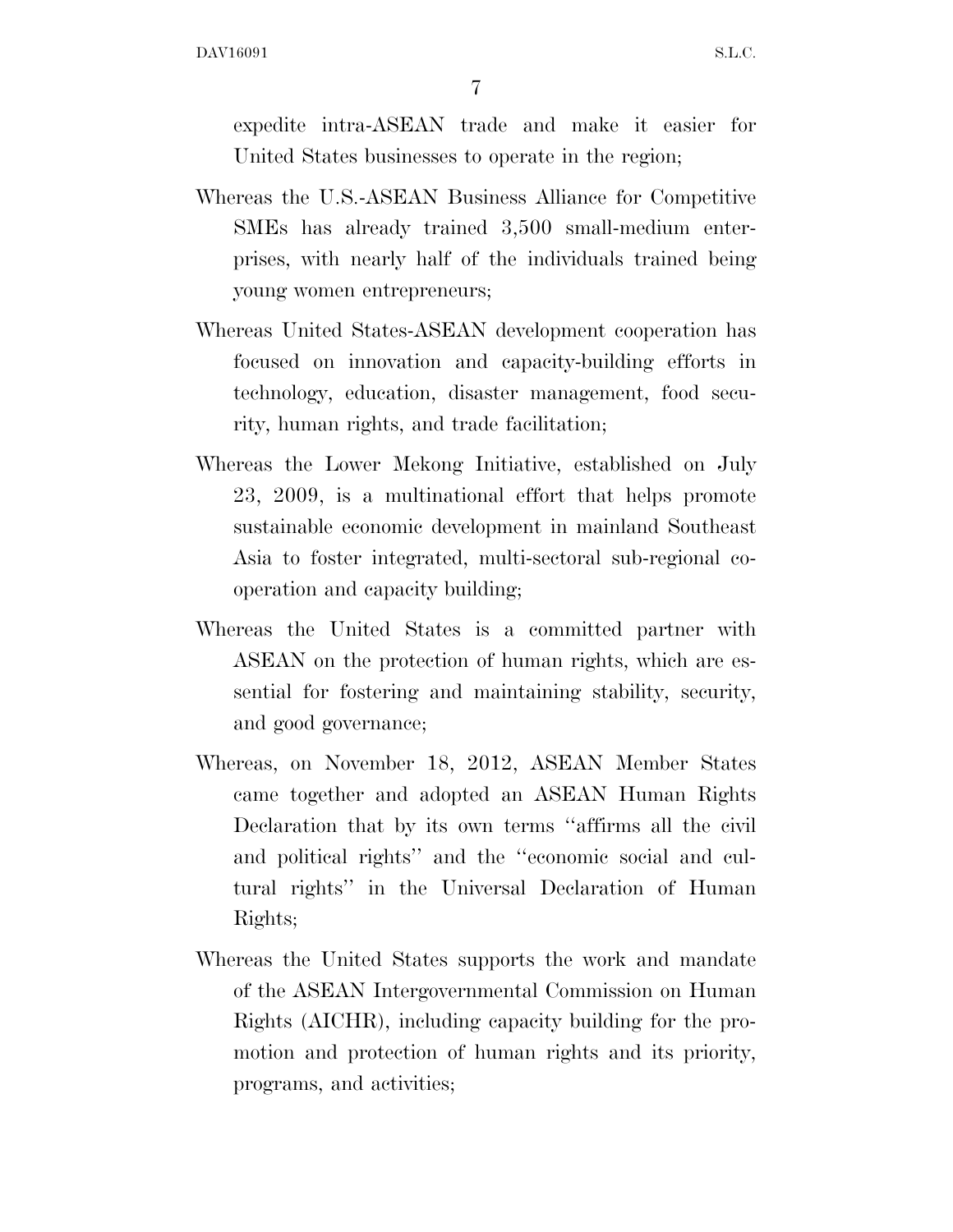8

- Whereas the Young Southeast Asian Leaders Program has now engaged over 60,000 people between the ages of 18 and 35 across all 10 ASEAN nations to promote innovation among young people while also providing skills to a new generation of people who will create and fill the jobs of the future;
- Whereas the irregular movement of persons continues to be one of the main security threats in the South East Asia region;
- Whereas addressing migration flows and combatting human smuggling in ASEAN is an important, ongoing challenge requiring increased coordination and shared responsibility;
- Whereas, on November 21, 2015, ASEAN signed the ASEAN Convention Against Trafficking in Persons, Especially Women and Children, which represents an important step forward in preventing trafficking, prosecuting the perpetrators, and protecting the survivors; and
- Whereas the United States supports ASEAN Member States in anti-corruption efforts through, among other initiatives, the implementation of the United Nations Convention Against Corruption: Now, therefore, be it
	- 1 *Resolved,* That the Senate—
- 2 (1) welcomes the leaders of the Association of 3 South East Asian Nations (ASEAN) to the United 4 States for the special February 2016 U.S.-ASEAN 5 summit meeting at Rancho Mirage, California, and 6 affirms the summit as the first regular U.S.-ASEAN 7 summit;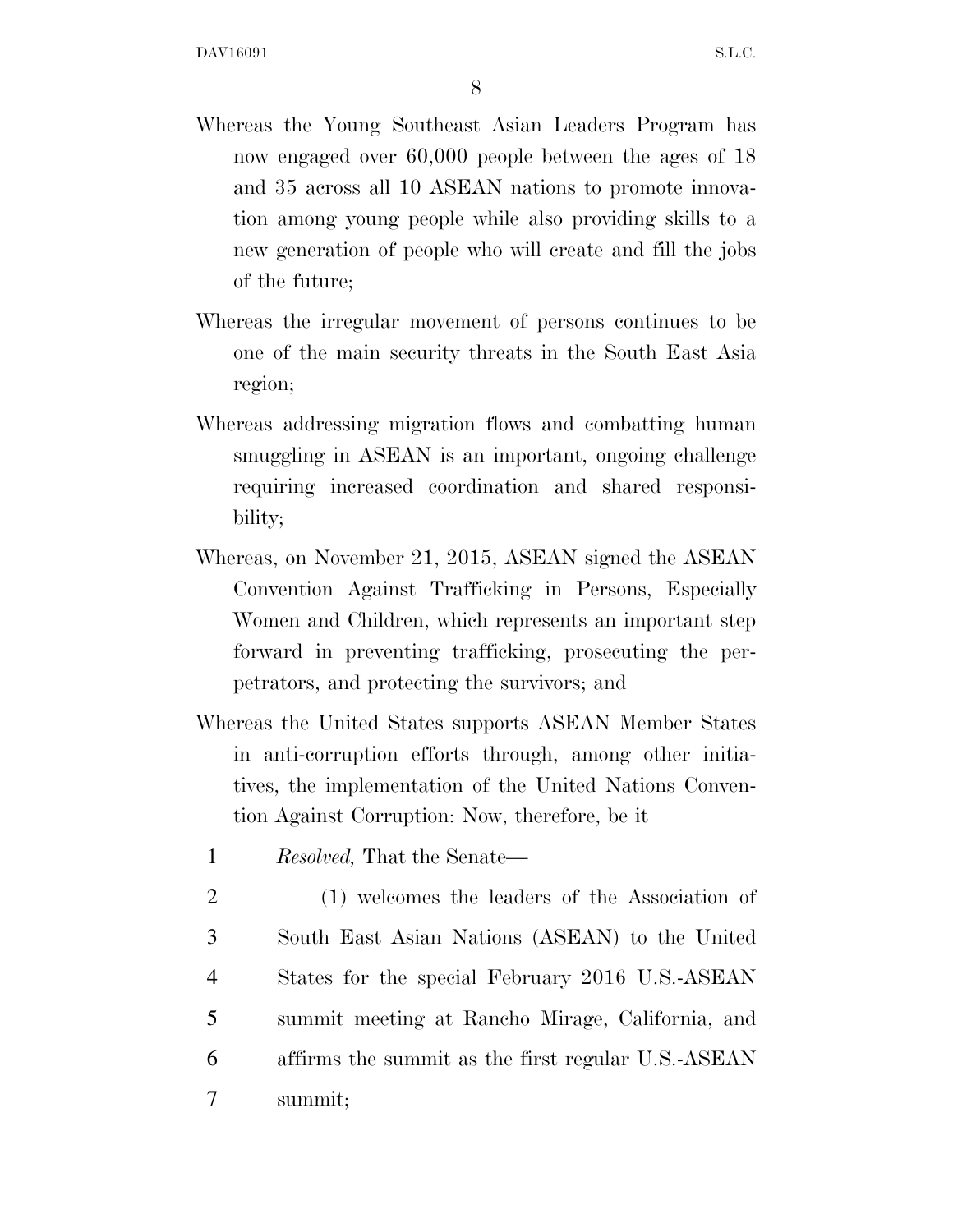(2) supports and welcomes the elevation of the United States-ASEAN relationship to a strategic partnership and recommits the United States to ASEAN centrality and to helping to build a strong, stable, politically cohesive, economically integrated, and socially responsible ASEAN community with common rules, norms, procedures, and standards consistent with international law and the principles of a ''rule-based'' Asia-Pacific community; (3) supports efforts towards increasing two-way

 trade and investment, promoting trade and invest- ment liberalization and facilitation, encouraging strong, sustainable, and inclusive economic growth and job creation, and deepening connectivity;

 (4) urges ASEAN to continue its efforts to fos- ter greater integration and unity, including with non-ASEAN economic, political, and security part- ners, including Japan, the Republic of Korea, Aus- tralia, the European Union, and India, both inside of and outside of Asia;

 (5) supports efforts by ASEAN nations to ad- dress maritime and territorial disputes in a con- structive manner and to pursue claims through peaceful, diplomatic, and legitimate regional and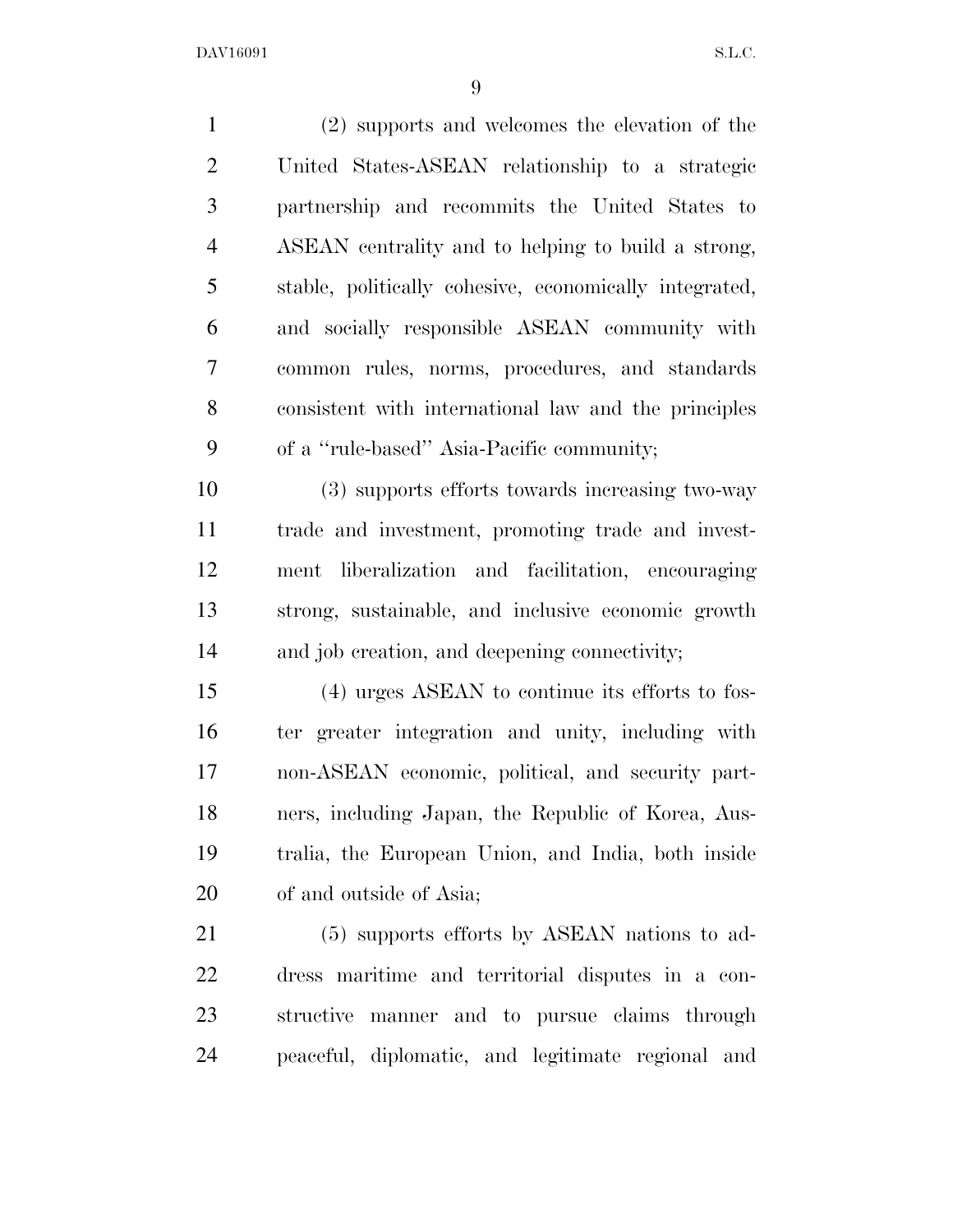| $\mathbf{1}$   | international arbitration mechanisms, consistent     |
|----------------|------------------------------------------------------|
| $\overline{2}$ | with international law;                              |
| 3              | (6) urges all parties to maritime and territorial    |
| $\overline{4}$ | disputes in the Asia-Pacific region—                 |
| 5              | $(A)$ to respect the status quo;                     |
| 6              | (B) exercise self-restraint in the conduct of        |
| $\overline{7}$ | activities that would undermine stability or         |
| 8              | complicate or escalate disputes through the use      |
| 9              | of coercion, intimidation, or military force;        |
| 10             | (C) cease land reclamation activities; and           |
| 11             | (D) refrain from inhabiting or garrisoning           |
| 12             | or otherwise militarizing uninhabited islands,       |
| 13             | reefs, shoals, and other features;                   |
| 14             | (7) opposes actions by any country to prevent        |
| 15             | any other country from exercising its sovereign      |
| 16             | rights to the resources of the exclusive economic    |
| 17             | zone (EEZ) and continental shelf by making claims    |
| 18             | to those areas in the South China Sea that have no   |
| 19             | support in international law;                        |
| 20             | (8) opposes unilateral declarations of adminis-      |
| 21             | trative and military districts in contested areas in |
| 22             | the South China Sea;                                 |
| 23             | $(9)$ opposes the imposition of new fishing regu-    |
| 24             | lations covering disputed areas in the South China   |
| 25             | Sea, which have raised tensions in the region;       |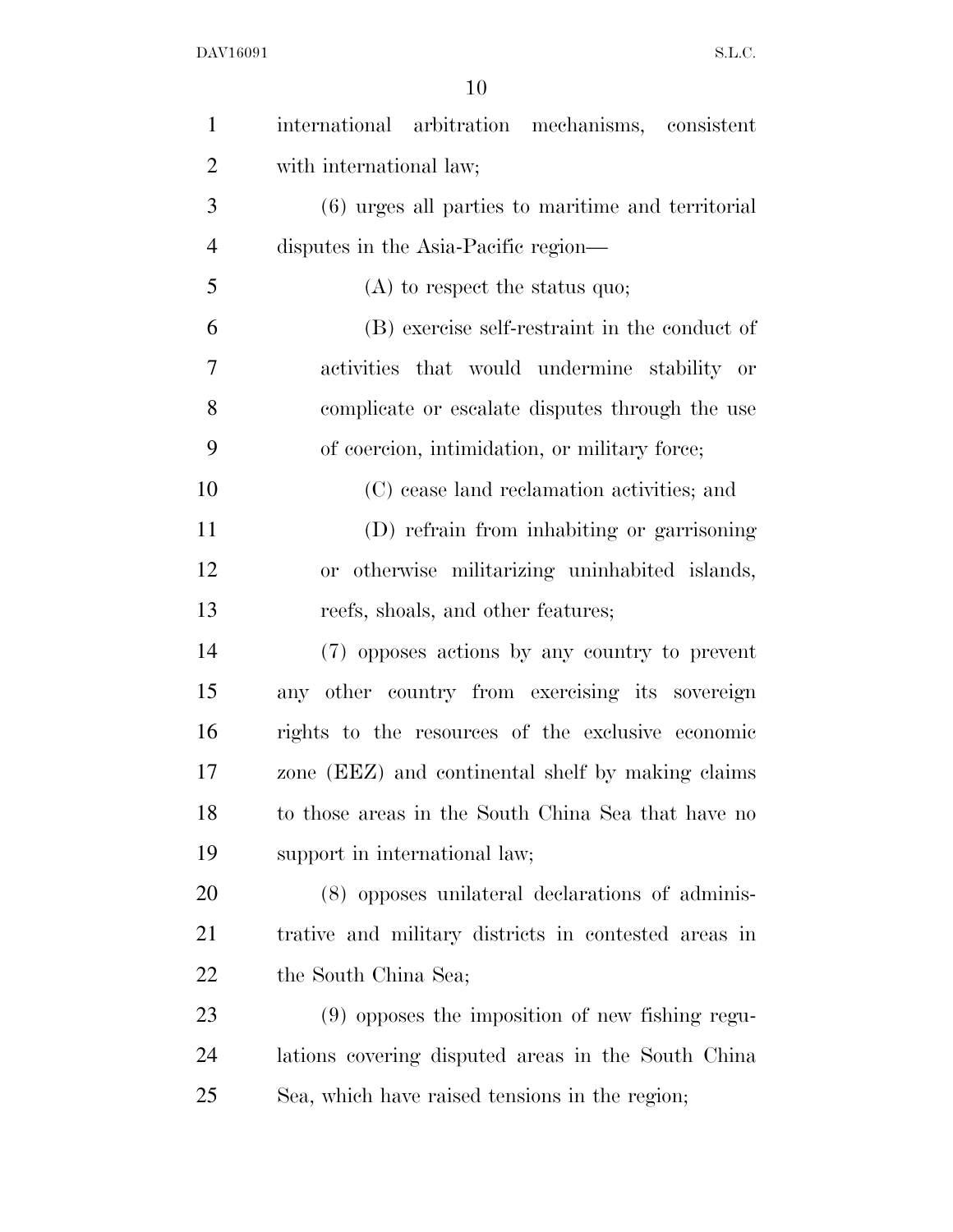(10) urges parties to refrain from unilateral ac- tions that cause permanent physical change to the marine environment in areas pending final delimita- tion; (11) supports efforts by the Association of

 Southeast Asian Nations (ASEAN) and the People's Republic of China to develop an effective Code of Conduct (COC) and urges ASEAN to implement and work toward the expeditious conclusion of an ef- fective Code of Conduct with regards to the South China Sea;

 (12) urges ASEAN to develop a common ap- proach to reaffirm the decision of the Permanent Court of Arbitration in The Hague's ruling with re- spect to the case between the Republic of the Phil-ippines and the People's Republic of China;

 (13) supports efforts by United States partners and allies in ASEAN—

 (A) to enhance maritime capability; (B) to retain unhindered access to and use of international waterways in the Asia-Pacific region that are critical to ensuring the security 23 and free flow of commerce;

 (C) to improve maritime domain aware-ness;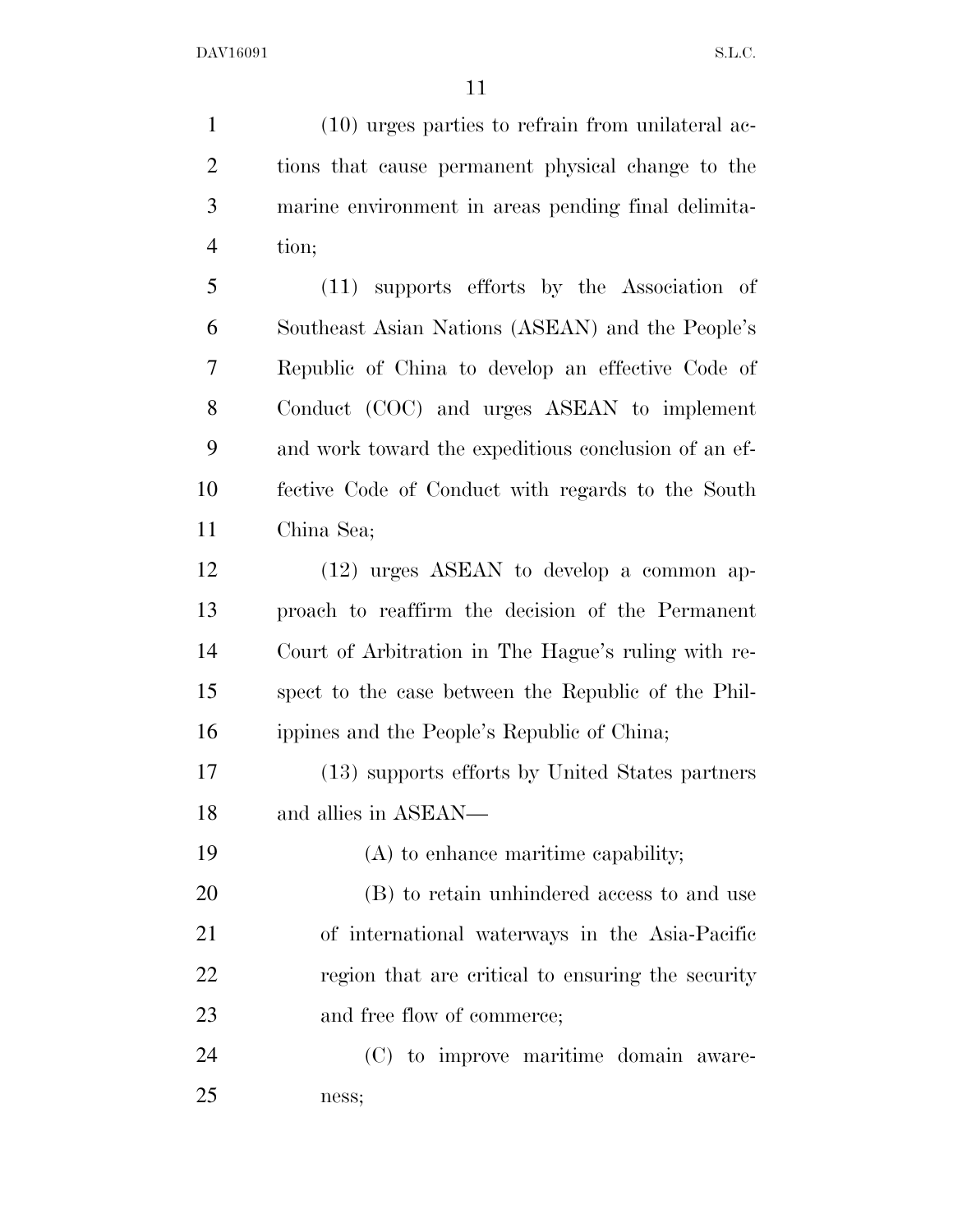1 (D) to counter piracy; (E) to disrupt illicit maritime trafficking activities and other forms of maritime traf- ficking activity; and (F) to enhance the maritime capabilities of a country or regional organizations to respond to emerging threats to maritime security in the Asia-Pacific region; (14) reaffirms the enhancement of United States-ASEAN economic engagement, including the elimination of barriers to cross-border commerce, and supports the ASEAN Economic Community's goals, including strong, inclusive, and sustainable growth and cooperation between the United States and ASEAN that focuses on innovation and capacity building efforts in technology, education, disaster management, food security, human rights, and trade facilitation, including for ASEAN's poorest coun- tries; (15) supports the Lower Mekong Initiative,

 which has made significant progress in promoting sustainable economic development in mainland Southeast Asia and fostering integrated sub-regional cooperation and capacity building;